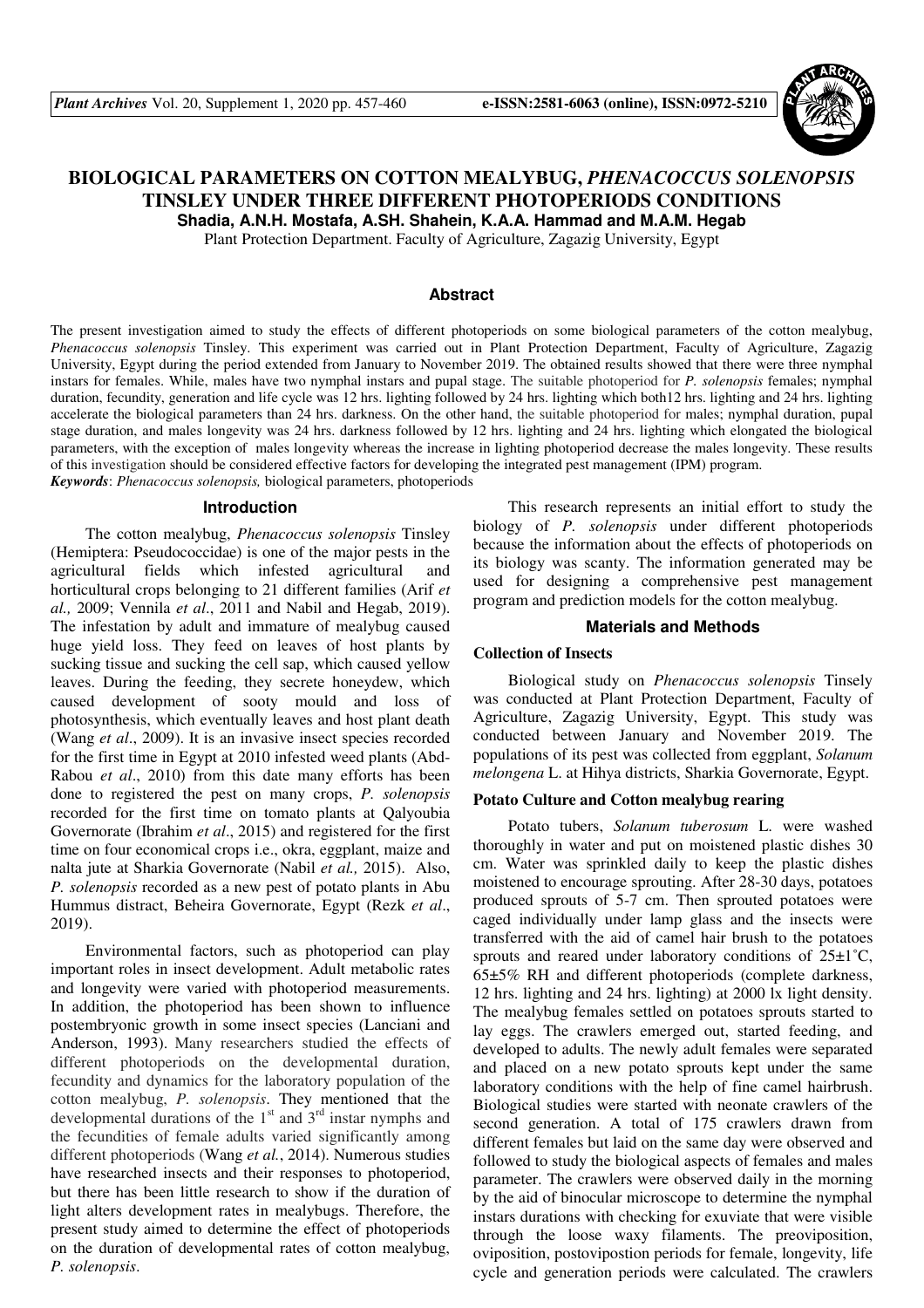laid by females of *P. solenopsis* were examined under binocular microscope and counted for calculating fecundity. The number of males out of the total population that survived to adult stage and longevity of males were studied (Nabil, 2019).

## **Statistical Analysis**

The analysis of variance (ANOVA) and means were compared using least significant difference (LSD) were performed using the CoStat program at 0.05 probability level (COSTAT (2005).

## **Results and Discussion**

Results presented in Table (1) showed that three nymphal instars were recorded for females. On the other hand, males showed have two nymphal instars and pupal stage.

## **Effects of different photoperiods on the biological parameters of** *Phenacoccus solenopsis* **Tinsley**

Data presented in Table (1) showed the effects of different photoperiods (complete darkness, 12 hrs. lighting and 24 hrs. lighting) at 2000 lx light intensity on the female developmental stages of cotton mealybug, *P. solenopsis.* 

## **Effect of photoperiods on the immature stages Female nymphal stage**

Data arranged in Table (1) showed that three nymphal instars were recorded for females. The first nymphal instar duration of *P. solenopsis* females varied significantly between tested photoperiods, ranged from 5 to 8 with average of  $6.7\pm0.1$ , from 6 to 8 with average of  $6.7\pm0.1$  and from 6 to 9 with average of 8.2±0.1 days on complete darkness, 12 hrs. lighting and 24 hrs. lighting, respectively. Statistical analysis showed that there was a highly significant difference between the mean duration of *P. solenopsis* females 1<sup>st</sup> nymphal instar between the above different photoperiods where LSD (Least Significant Difference) was 0.24.

Data tabulated in Table (1) mentioned that second nymphal instar duration of *P. solenopsis* females varied significantly between tested photoperiods. It a ranged from 4 to 7 with average of  $5.5 \pm 0.1$ , from 3 to 5 with average of 3.8± 0.1 and from 4 to 7 with average of 4.8± 0.1days on complete darkness, 12 hrs. lighting and 24 hrs. lighting, successively. Statistical analysis showed that there was a highly significant difference between the mean duration of *P.*  solenopsis females 2<sup>nd</sup> nymphal instar under the above different photoperiods where LSD was 0.20.

Data in Table (1) clarified that the third nymphal instar duration of *P. solenopsis* females varied significantly between the three photoperiods. It ranged from 5 to 7 with average of  $6.4 \pm 0.1$ , from 4 to 6 with average of  $4.6 \pm 0.1$  and from 6 to 9 with average of  $7.6 \pm 0.1$ days on complete darkness, 12 hrs. lighting and 24 hrs. lighting, consecutively. There was a highly significant difference between the mean duration of *P. solenopsis* females 3<sup>rd</sup> nymphal instar and the tested different photoperiods where LSD was 0.21.

# **Male nymphal stage**

Data presented in Table (1) showed that males have two nymphal instars the first nymphal instar duration of *P. solenopsis* males varied significantly between the tested photoperiods. It ranged from 5 to 7 with average of 5.5± 0.1, from 6 to 9 with average of  $7.8\pm 0.1$  and from 8 to 11 with average of 9.6± 0.2days on complete darkness, 12 hrs. lighting and 24 hrs. lighting, respectively. Statistical analysis showed that there was a highly significant difference between the mean duration of *P. solenopsis* males 1<sup>st</sup> nymphal instar and the above mentioned different photoperiods where LSD was 0.42.

Data tabulated in Table (1) revealed that the second nymphal instar duration of *P. solenopsis* males varied significantly according to the tested photoperiods. It ranged from 5 to 8 with average of  $6.9 \pm 0.2$ , from 6 to 11 with average of  $7.7\pm 0.3$  and from 5 to 8 with average of  $6.6\pm$ 0.2days on complete darkness, 12 hrs. lighting and 24 hrs. lighting, successively. Statistical analysis showed that there was a highly significant difference between the mean duration of  $P$ . *solenopsis* males  $2<sup>nd</sup>$  nymphal instar and the above tested photoperiods where LSD was 0.58.

# **Male pupal stage**

Data in Table (1) showed that males pupal stage durations of *P. solenopsis* varied significantly owing to the tested photoperiods. It ranged from 8 to 9 with average of 8.6±0.1, from 9 to 12 with average of 10.5±0.2 and from 7 to 14 with average of 9.3±0.2 days on complete darkness, 12 hrs. lighting and 24 hrs. lighting, respectively. Statistical analysis showed that there was a highly significant difference between the mean duration of *P. solenopsis* males pupal stage and the above mentioned photoperiods where LSD was 0.50.

Our findings were agreed with the results of Wang *et al*. (2014) studied the developmental duration of *P. solenopsis* under different photoperiods and mentioned that the developmental durations of the  $1<sup>st</sup>$  and  $3<sup>rd</sup>$  instar nymphs of adult female varied significantly among different photoperiods.

**Table 1 :** Effect of three photoperiods conditions on the biological parameters of the immature stages of *Phenacoccus solenopsis* Tinsley reared on potato sprouts at 25±1°C and 65 ±5% R.H.

|                                      | Durations (in days) of immature stages $\pm$ SE /range |         |                     |         |                          |          |         |            |  |
|--------------------------------------|--------------------------------------------------------|---------|---------------------|---------|--------------------------|----------|---------|------------|--|
| <b>Biological Parameters</b>         | <b>Complete darkness</b>                               |         | $12/12$ (L: D)      |         | <b>Complete lighting</b> |          | F. test | <b>LSD</b> |  |
|                                      | $Mean \pm SE$                                          | Rang    | $Mean \pm SE$       | Rang    | $Mean \pm SE$            | Rang     |         |            |  |
| Female nymphal stage<br>$1st$ instar | $6.7^b \pm 0.1$                                        | $5 - 8$ | $6.7^b \pm 0.1$     | $6 - 8$ | $8.2^{\circ}$ ±0.1       | $6-9$    | $**$    | 0.24       |  |
| $2nd$ instar                         | $5.5^a \pm 0.1$                                        | $4 - 7$ | $3.8^{\circ}$ ±0.1  | $3 - 5$ | $4.8^b \pm 0.1$          | $4 - 7$  | $**$    | 0.20       |  |
| $3rd$ instar                         | $6.4^b \pm 0.1$                                        | $5 - 7$ | $4.6^{\circ}$ ±0.1  | $4-6$   | $7.6^a \pm 0.1$          | $6-9$    | $**$    | 0.21       |  |
| Male nymphal stage                   |                                                        |         |                     |         |                          |          |         |            |  |
| $1st$ instar                         | $5.5^{\circ}$ ±0.1                                     | $5 - 7$ | $7.8^b \pm 0.1$     | $6-9$   | $9.6^{\circ}$ ±0.2       | $8 - 11$ | $**$    | 0.42       |  |
| $2nd$ instar                         | $6.9^b \pm 0.2$                                        | $5 - 8$ | $7.7^{\circ}$ ±0.3  | $6-11$  | $6.6^b \pm 0.2$          | $5 - 8$  | $**$    | 0.58       |  |
| Male pupal stage                     | $8.6^{\circ}$ ±0.1                                     | $8-9$   | $10.5^{\circ}$ ±0.2 | $9-12$  | $9.3^b \pm 0.2$          | $7 - 14$ | **      | 0.50       |  |

 $\pm$  (SE) = Standard error. L.S.D. = Least significant differences.  $(r^{**})$  indicates highly significant correlation at 0.05% level of probability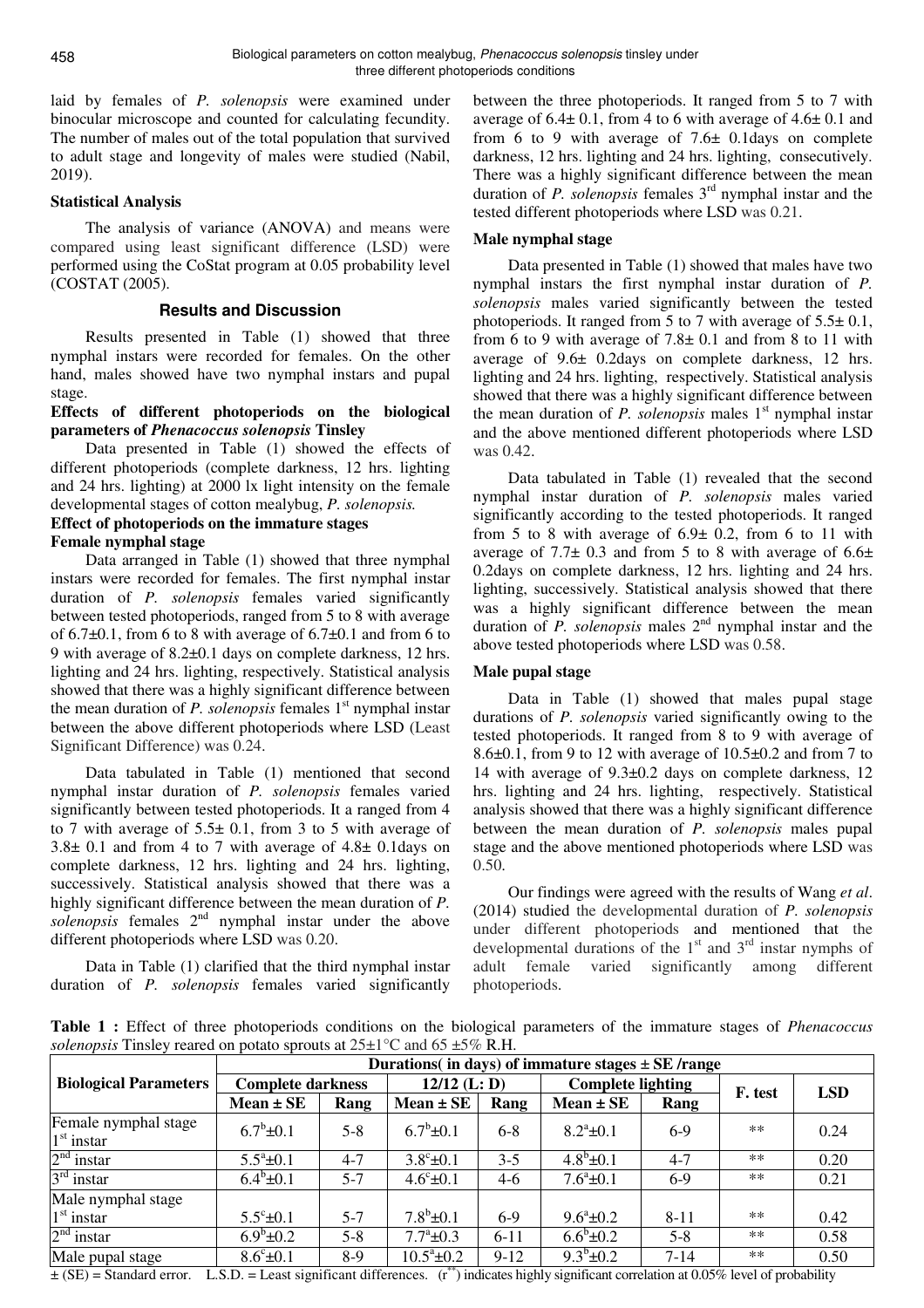## **Longevity of adult stage of** *Phenacoccus solenopsis*

#### **Adult female durations**

Data arranged in Table (2) showed that the preoviposition periods of *P. solenopsis* females varied significantly between tested photoperiods. It ranged from 10 to 18 with average of 14.8±0.2, from 9 to 19 with average of 14.6± 0.2 and from 10 to 18 with average of 13.4± 0.2 days on complete darkness, 12 hrs. lighting and 24 hrs. lighting, respectively. Statistical analysis showed that there was a highly significant difference between the mean of pre oviposition periods of *P. solenopsis* females and the above mentioned photoperiods where LSD was 0.53.

Data presented in Table (2) clarified that the oviposition period of *P. solenopsis* females varied significantly between the three tested photoperiods. It ranged from 5 to 9 with average of  $5.6 \pm 0.1$ , from 11 to 18 with average of  $14.0 \pm 0.2$ and from 7 to 15 with average of 11.4± 0.2 days on complete darkness, 12 hrs. lighting and 24 hrs. lighting, consecutively. There was a highly significant difference between the mean of oviposition periods of *P. solenopsis* females and the tested photoperiods where LSD was 0.55.

Data in Table (2) showed that the post-oviposition period duration of *P. solenopsis* females varied significantly between the tested photoperiods. It ranged from 2 to 11 with average of  $6.6 \pm 0.3$ , from 3 to 5 with average of  $4.0 \pm 0.1$  and from 1 to 4 with average of  $2.4 \pm 0.1$  days on complete darkness, 12 hrs. lighting and 24 hrs. lighting, respectively. Statistical analysis showed that there was a highly significant difference between the mean duration of postoviposition period of *P. solenopsis* females and the above different photoperiods where LSD was 0.47.

Data arranged in Table (2) showed that the longevity of *P. solenopsis* females varied significantly between the tested photoperiods of complete darkness, 12 hrs. lighting and 24 hrs. lighting. It ranged from 19 to 34 with average of  $27.0\pm$ 0.3, from 24 to 41 with average of  $32.7 \pm 0.3$  and from 22 to 32 with average of 27.2± 0.2 days on the above mentioned photoperiods, respectively. Statistical analysis showed that there was a highly significant difference between the tested photoperiods and mean of *P. solenopsis* females longevity where LSD was 0.86.

**Table 2 :** Longevity (in days) of adult stage of *Phenacoccus solenopsis* Tinsley when reared on potato sprouts at 25±1°C and RH 65  $\pm$ 5% R.H. under three photoperiods conditions

|                                   | Durations (in days) of adult stage $\pm$ SE /range |          |                     |           |                          |           |               |            |  |
|-----------------------------------|----------------------------------------------------|----------|---------------------|-----------|--------------------------|-----------|---------------|------------|--|
| <b>Biological parameters</b>      | <b>Complete darkness</b>                           |          | $12/12$ (L:D)       |           | <b>Complete lighting</b> |           | <b>F.test</b> | <b>LSD</b> |  |
|                                   | $Mean \pm SE$                                      | Rang     | $Mean \pm SE$       | Rang      | $Mean \pm SE$            | Rang      |               |            |  |
| Female:<br>Pre-oviposition period | $14.8^{\circ}$ ±0.2                                | $10-18$  | $14.6^{\circ}$ ±0.2 | $9 - 19$  | $13.4^b \pm 0.2$         | $7 - 15$  | $\ast\ast$    | 0.53       |  |
| Oviposition period                | $5.6^{\circ}$ ±0.1                                 | $4-9$    | $14.0^{\circ}$ ±0.2 | $11 - 18$ | $11.4^b \pm 0.2$         | 95-452    | $***$         | 0.55       |  |
| Post-oviposition period           | $6.6^a \pm 0.3$                                    | $2 - 11$ | $4.0^b \pm 0.1$     | $3 - 5$   | $2.4^{\circ}$ ±0.1       | $1-4$     | $**$          | 0.47       |  |
| Female longevity                  | $27.0^b \pm 0.3$                                   | 19-34    | $32.7^{\circ}$ ±0.3 | $24 - 41$ | $27.2^b \pm 0.2$         | $22 - 32$ | $***$         | 0.86       |  |
| Male longevity                    | $3.3^{\circ}$ ±0.1                                 | $2 - 4$  | $2.5^b \pm 0.1$     | $2 - 4$   | $1.2^{\circ}$ ±0.1       | $1-2$     | $**$          | 0.25       |  |

 $\pm$  (SE) = Standard error. L.S.D. = Least significant differences. ( $r^*$ ) indicates highly significant correlation at 0.05% level of probability

#### **Adult male longevity**

Data arranged in Table (2) revealed that the longevity period of *P. solenopsis* males varied significantly according to the tested photoperiods of complete darkness, 12 hrs. lighting and 24 hrs. lighting. It a ranged from 2 to 4 with average of  $3.3\pm0.1$ , from 2 to 4 with average of  $2.5\pm0.1$  and from 1 to 2 with average of 1.2±0.1 days on above tested photoperiods, respectively. Statistical analysis showed that there was a highly significant difference between the aforementioned photoperiods and mean duration of *P. solenopsis* males longevity where LSD was 0.25.

#### **Fecundity, life cycle and generation**

Data tabulated in Table (3) mentioned that the fecundity (crawlers/female) of *P. solenopsis* females varied significantly according to the photoperiods. It ranged from 15 to 76 with average of  $51.0 \pm 2.0$ , from 172 to 480 with average of 346.0±7.0 and from 95 to 452 with average of 226.0±9.0 crawlers/ female on complete darkness, 12 hrs. lighting and 24 hrs. lighting, successively. Statistical analysis showed that there was a highly significant difference between the mean fecundity of *P. solenopsis* females and the tested photoperiods where LSD was 18.22.

Data tabulated in Table (3) mentioned that the life cycle duration of *P. solenopsis* females varied significantly between the tested photoperiods. It ranged from 57 to 87 with average of  $72.5\pm0.7$ , from 63 to 98 with average of  $80.4\pm0.7$ and from 63 to 84 with average of 75.0±0.5 days on complete darkness, 12 hrs. lighting and 24 hrs. lighting, consecutively. Statistical analysis showed that there was a highly significant difference between the above mentioned photoperiods and mean duration of *P. solenopsis* females life cycle where LSD was 1.81.

Data in Table (3) clarified that the generation period of *P. solenopsis* varied significantly between the three tested photoperiods. It ranged from 25 to 37 with average of  $33.3\pm0.2$  from 24 to 35 with average of  $29.7\pm0.3$  and from 29 to 40 with average of  $34.0 \pm 0.3$  days on complete darkness, 12 hrs. lighting and 24 hrs. lighting, respectively. There was a highly significant difference between the mean generation periods of *P. solenopsis* and the different photoperiods where LSD was 0.68.